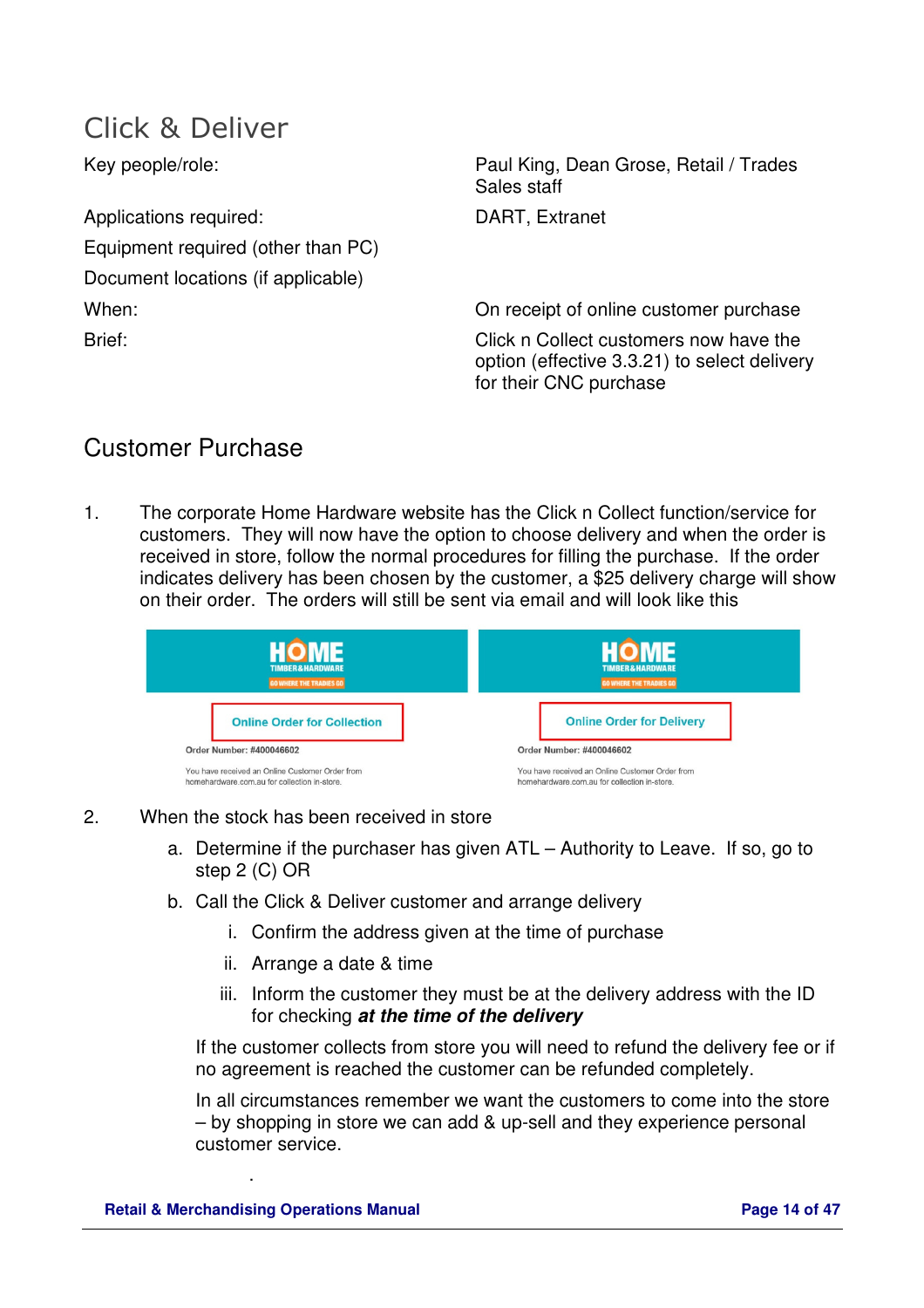- iv. Customers that have their orders processed by Globe can only enter 2880 for a post code. If they enter another postcode a message appears in their purchasing window asking them to contact the store for options.
- v. Note that Tibooburra is in 2880 post code area and we won't deliver for \$25. This is an exception and you should contact the customer to try to arrange an alternative (collection from store or additional fee to complete delivery). If the customer collects from store you will need to refund the delivery fee or if no agreement is made the customer can be refunded completely.
- c. In a DART Sales | Transaction screen, enter the product details & price for item purchases.
- d. On the next line, enter the product code for the Click & Deliver delivery service - for the item – DELCLICK. It will prefill the details for Click & Deliver description & cost - \$25.
- e. Record the order number details.
- 3. Enter the address details in the description cell after you have selected DELCLICK press F2 to edit the description if ATL applies, type in 'Authority to Leave.
- 4. Enter the address details in the 'Deliver to' box.
- 5. Prepare the paperwork as normal with customer copy for signature to be kept by Globe and a copy for the customer as normal – stamped with 'customer copy'
- 6. Put a photocopy of the tax invoice on the delivery board. This is only an indication to Alex (or Delivery Driver) to go to the Goods Receiving area to find the purchase with the pink checklist for delivery.
- 7. Instead of attaching a yellow checklist for a Click'n'Collect purchase requiring us to take a copy of the licence as part of the ID check, use a pink checklist. It is different based on the criteria for checking ID.
	- a. If the customer has given an 'Authority to Leave', cross out all checkboxes on the pink check list and write ATL.
	- b. At the delivery address Alex (or delivery driver) must take a photo of the front of the property and where the purchases have been left.
- 8. Put the item to be delivered with other CNC purchases.